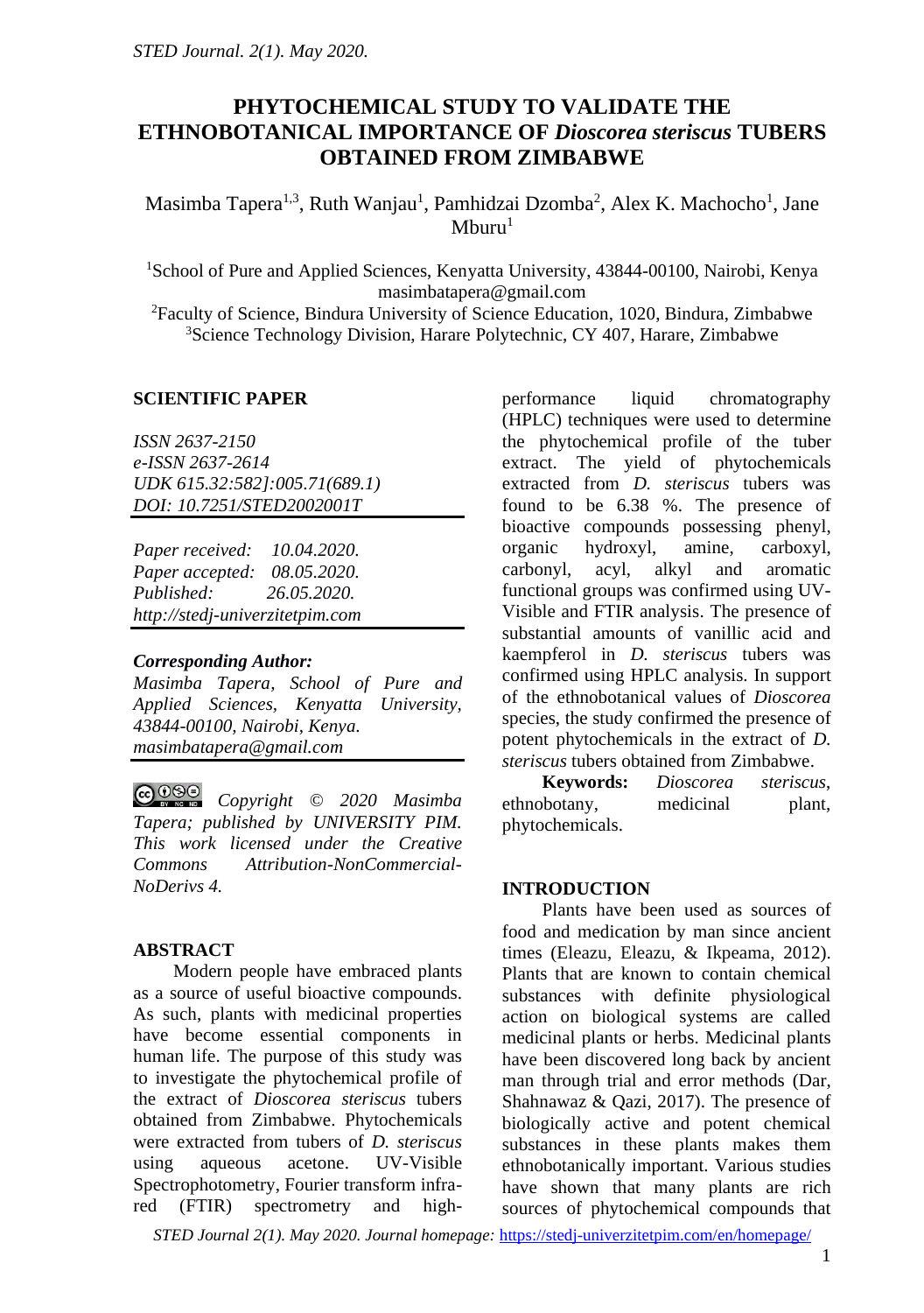possess useful medicinal properties (Altemimi, Lakhssassi, Baharlouei, Watson, & Lightfoot, 2017). A number of researchers have been extensively studying the possible applications of phytochemicals in resolving current health problems (Altemimi, Lakhssassi, Baharlouei, Watson, & Lightfoot, 2007; Sheikh, Kumar, Misra, & Pfoze, 2013; Dzomba & Musekiwa, 2014; Musila, Nguta, Lukhoba, & Dossaji, 2017; Abdel-Hady et al., 2018). Medicinal plants have been used for many years to treat medical conditions, as food flavorants, food preservatives and to combat disease epidemics (Dar et al., 2017). It is recommended that research on medicinal plants and tubers is performed to investigate their unknown agronomic qualities, physicochemical characteristics and other possible medicinal properties (Musila et al., 2017; Abdel-Hady et al., 2018; Tapera, 2019).

The *Dioscoreaceae* family members, also known as yam species are widely distributed medicinal plants in the world. Among the *Dioscoreaceae* family members, the *Dioscorea* genus is known to be one of the oldest yams found wildly or cultivated by man (Dutta, 2015). Other tubers of the same genus with *Dioscorea steriscus* include *Dioscorea alata*, *Dioscorea pentaphylla*, *Dioscorea bulbifera*, *Dioscorea villosa*, *Dioscorea* *orbiculata*, *Dioscorea hispida* and *Dioscorea pubera*. Among these members, *D. alata*, *D. pentaphylla*, *D. bulbifera*, *D. villosa* and *D. hispida* have been utilized as traditional medications especially for skin infections and wound healing (Dutta, 2015). *Dioscoreaceae* tubers have been reportedly used as sources of traditional medicine to treat several ailments including diarrhea and diabetes (Sakthidevi & Mohan, 2013).

*Dioscorea steriscus* is a yam commonly found in Zimbabwe and southern Africa. It is popularly used as food as well as a source of traditional medications in the northern parts of Zimbabwe. Preliminary phytochemical screening assays on *D. steriscus* tuber extracts confirmed the presence of flavonoids, terpernoids, saponins, alkaloids, polyphenols, tannins, steroids and glycosides (Tapera & Machacha, 2017). Moreover, total phenolic content of above 69.00 mg/g was recorded from extracts of *D. steriscus* tubers obtained from Zimbabwe (Tapera & Machacha, 2017). Similar studies on different *Dioscorea* yams confirmed the presence of potent phytochemicals that possess medicinal potential (Sheikh et al., 2013; Roy & Geetha, 2013; Narkhede et al., 2013). Figure 1 shows a pictorial view of *D. steriscus* tubers obtained from Zimbabwe.



Figure 1. A pictorial view of D. steriscus tubers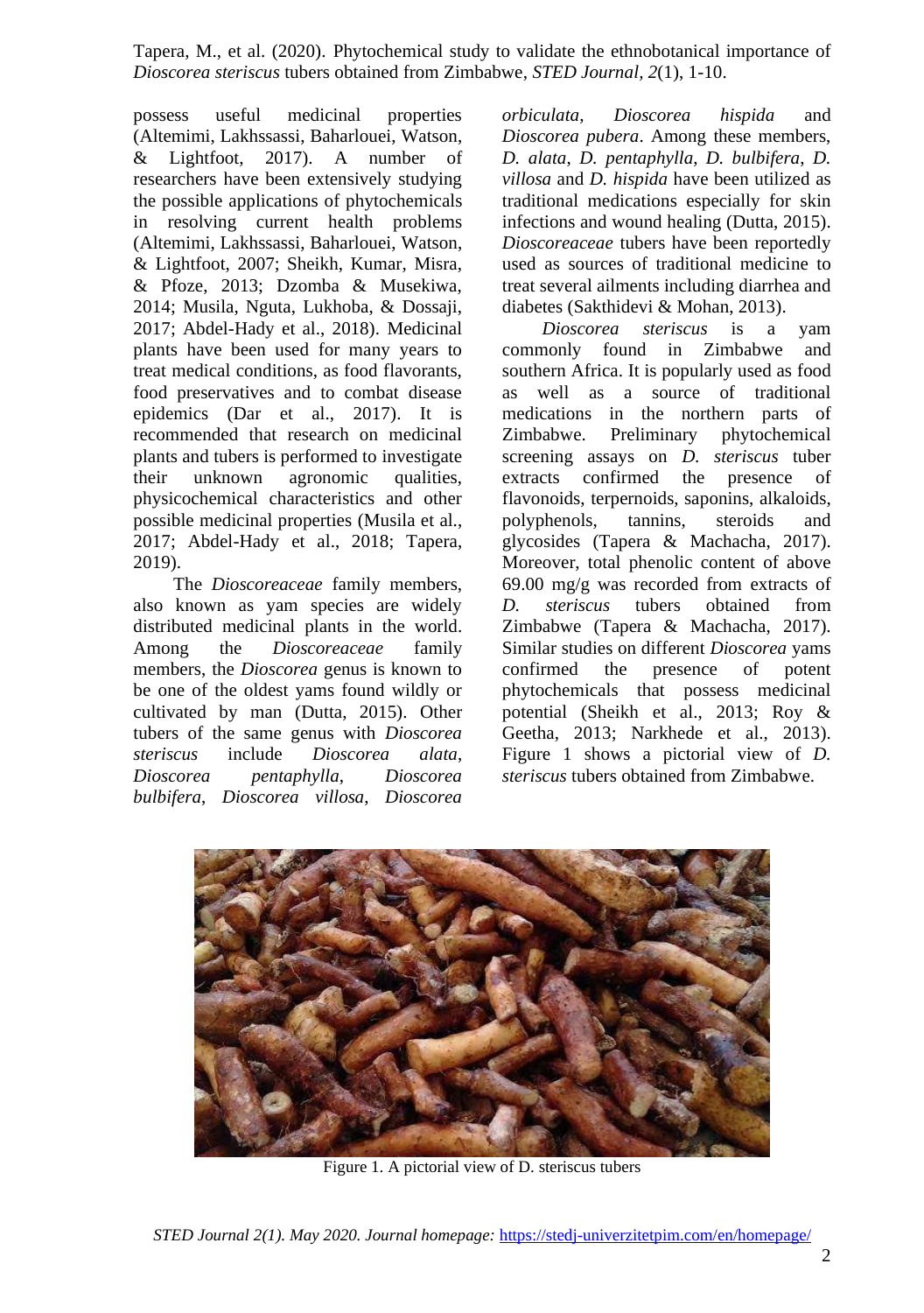Enormous evidence shows that *D steriscus* is widely used as a source of supplementary food and traditional medicine in Zimbabwe (Dzomba & Musekiwa, 2014; Tapera & Machacha, 2017; Washaya, Mupangwa, & Muranda, 2016). *D. steriscus* is acclaimed to treat a variety of diseases which include hypertension, diabetes, heart attacks, stomach pains, erectile dysfunction in man and obesity (Dzomba & Musekiwa, 2014). *D. steriscus* has been categorized as an underutilized or neglected plant (Washaya et al., 2016). Underutilized plants are those crops that were once grown more extensively but their cultivation has dwindled due to economic, agronomic or genetic reasons (Czarapata, 2005). Moreover, *Dioscorea* species are also listed under priority underutilized root and tuber crops of Africa, Asia and Latin America (Wagner, Herbst, & Sohmer, 1999).

The frequency of use of *D. steriscus* tubers among residents of Bindura, Zimbabwe has been reported (Washaya et al., 2016). The plant is known to be an integral component of the traditional medicine and food system of some tribes in Zimbabwe. Washaya et al., confirmed that *D. steriscus* is a popular food and medicinal tuber consumed in Bindura, Zimbabwe (Washaya et al., 2016).

There is need to verify traditional and oral information regarding the chemical properties and biological activities of plant materials. The most appropriate approach towards authentication of chemical and biological properties of plant materials is through chemical analysis. Several analytical chemistry instruments and methods have been developed and validated for the purpose of analyzing different sample matrices. Advancement in science and technology has also seen the development of several methods and techniques for extraction, isolation and identification of medicinal compounds in plant materials (Naczk & Shahidi, 2004).

In this work, UV-Visible spectrophotometry, FTIR and HPLC techniques have been employed to evaluate the phytochemical profile of *D. steriscus* tuber extract.

### **EXPERIMENTAL Chemicals and reagents**

Analytical reagent grade methanol, acetone, hexane, chloroform, formic acid, potassium bromide and acetonitrile were obtained from Labcraft, Zimbabwe. Vanillic acid and kaempferol standards were procured from Sigma Aldrich, Germany.

## **Plant material and preparation of extract**

Fresh and mature *D. steriscus* tubers (voucher specimen number 43) were collected in July 2019 from Bindura, Zimbabwe. Identification and authentication of the plant was done by a Botanist at Harare Polytechnic's horticultural section. The phytochemical extract of the plant tubers was prepared as per the protocol reported earlier (Adeogun, Maroyi, & Afolayan, 2017; Zhang, Lin, & Ye, 2018). In short, the fresh plant tubers (250.0 g) were reduced to a pulp using a porcelain mortar and pestle. The ground material was subjected to cold extraction with 60 % acetone  $(v/v)$  in distilled water. The extraction process was accelerated by shaking for 24 hours on a mechanical shaker. The extract obtained was sequentially extracted using chloroform and hexane in a separating funnel to get rid of lipids and other non-polar components. The crude extract solution was evaporated to dryness under reduced pressure at 50 °C using a rotary evaporator. The yield of the phytochemical extract was determined using the formula in Equation 1 as recommended (Ruwali, Ambwani, Gautam, & Thapliyal, 2015). The dried crude *D. steriscus* tubers extract was refrigerated at 4 °C before further use.

$$
Extraction yield (\%) = \frac{Final\ dry\ weight\ of\ extract}{Initial\ weight\ of\ fresh\ plant\ material} \times 100
$$
 (1)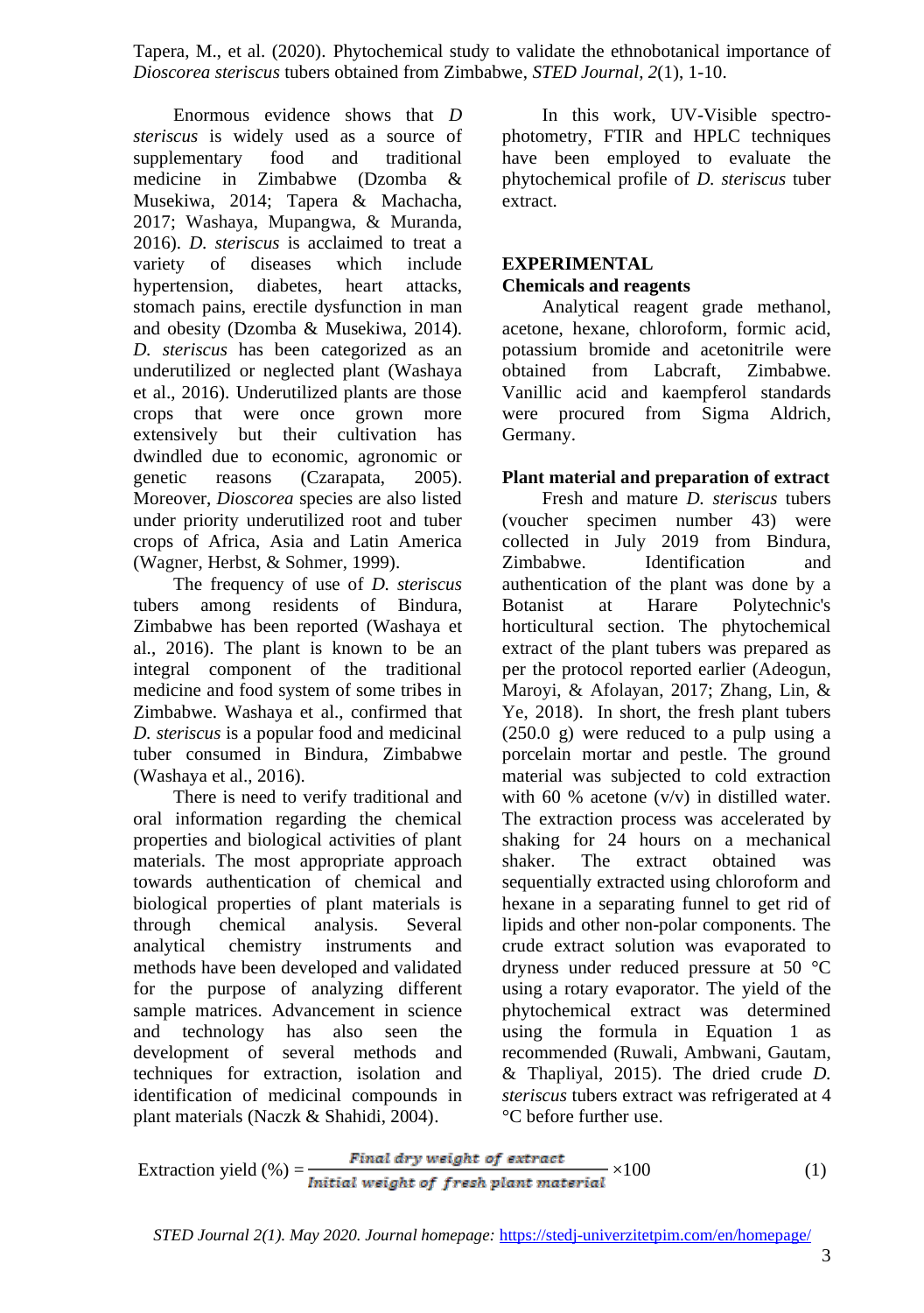## **UV-Visible spectrophotometric analysis**

For UV-Visible spectrophotometric analysis, the dried extract  $(2.0 \text{ g})$  was dissolved in methanol and diluted appropriately with the same solvent. UV-Visible spectrophotometric analysis was then performed on the extract solution using a UV-Visible spectrophotometer (*Specroquant 300*) at ambient temperatures. The UV-Visible spectrophotometric spectrum of the tuber extract in the wavelength range 200-800 nm was captured.

## **Fourier transform infra-red (FTIR) analysis**

FTIR analysis of *D. steriscus* tuber extract was conducted using an *Infra 3000A* FTIR instrument system. Briefly, a small portion of the tuber extract was thoroughly mixed with previously dried potassium bromide salt in a ratio of 1:10 using a mortar and pestle. The mixture was pressed into thin disks prior to FTIR analysis. FTIR analysis was then performed to identify characteristic peaks and their functional groups in the wavenumber range of 400- 4000 cm-1 . The FTIR spectrum for the extract was captured.

## **High performance liquid chromatography (HPLC) analysis**

In order to confirm the presence of potent phytochemical compounds in *D. steriscus* tuber extract, HPLC analysis of the tuber extract was performed on an *Agilent 1100* HPLC system equipped with a binary pump (G1312A), degasser (G1379A) and a photodiode array detector (PDA G1315A). Two reference phenolic compounds (vanillic acid and kaempferol) were used for HPLC analysis. Before conducting HPLC analysis, the *D. steriscus* tuber extract was further cleaned using column purification. Column purification of the crude tuber extract was conducted according to the process described by Bajpai et al., with small changes (Bajpai, Majumder, & Park, 2016). A column was filled with a silica gel paste made in hexane-ethyl acetate mixture of ratio 1:1. The packed column was given enough time

to settle. Organic solvents with different polarities were used to sequentially fractionate the crude tuber extract following the order petroleum ether, acetone, ethyl acetate, methanol and finally water. The different fractions were collected and preserved for further use.

The HPLC method was validated by determination of linearity, limits of detection, limits of quantification and precision as recommended in similar works (Nour, Trandafir, & Cosmulescu, 2013). For the purpose of validation, six different standard concentrations in the range 0.05- 0.5 ug/mL were prepared for both vanillic acid and kaempferol. Concentrations of the standards versus their HPLC peak area values were used to plot calibration curves. The correlation coefficients  $(R^2)$  values were used to indicate the linearity of the method. The precision of the method was calculated from the standard deviations determined from the analysis of a series of replicate standards. The precision was reported as percent relative standard deviation (% RSD) and was calculated using Equation 2.

$$
Precision = \frac{SD}{Mean} \times 100
$$
 (2)

where,  $SD =$  standard deviation of replicate standard measurements

Limits of quantification and limits of detection for both standards were calculated using equation 3 and 4 respectively.

Limit of quantification = 
$$
\frac{10 \times \delta}{s}
$$
 (3)

where,  $\delta$  = standard deviation of response (peak area) and  $S = slope$  of the calibration curve.

Limit of detection = 
$$
\frac{3.3 \times \delta}{s}
$$
 (4)

where,  $\delta$  = standard deviation of response (peak area) and  $S = slope$  of the calibration curve.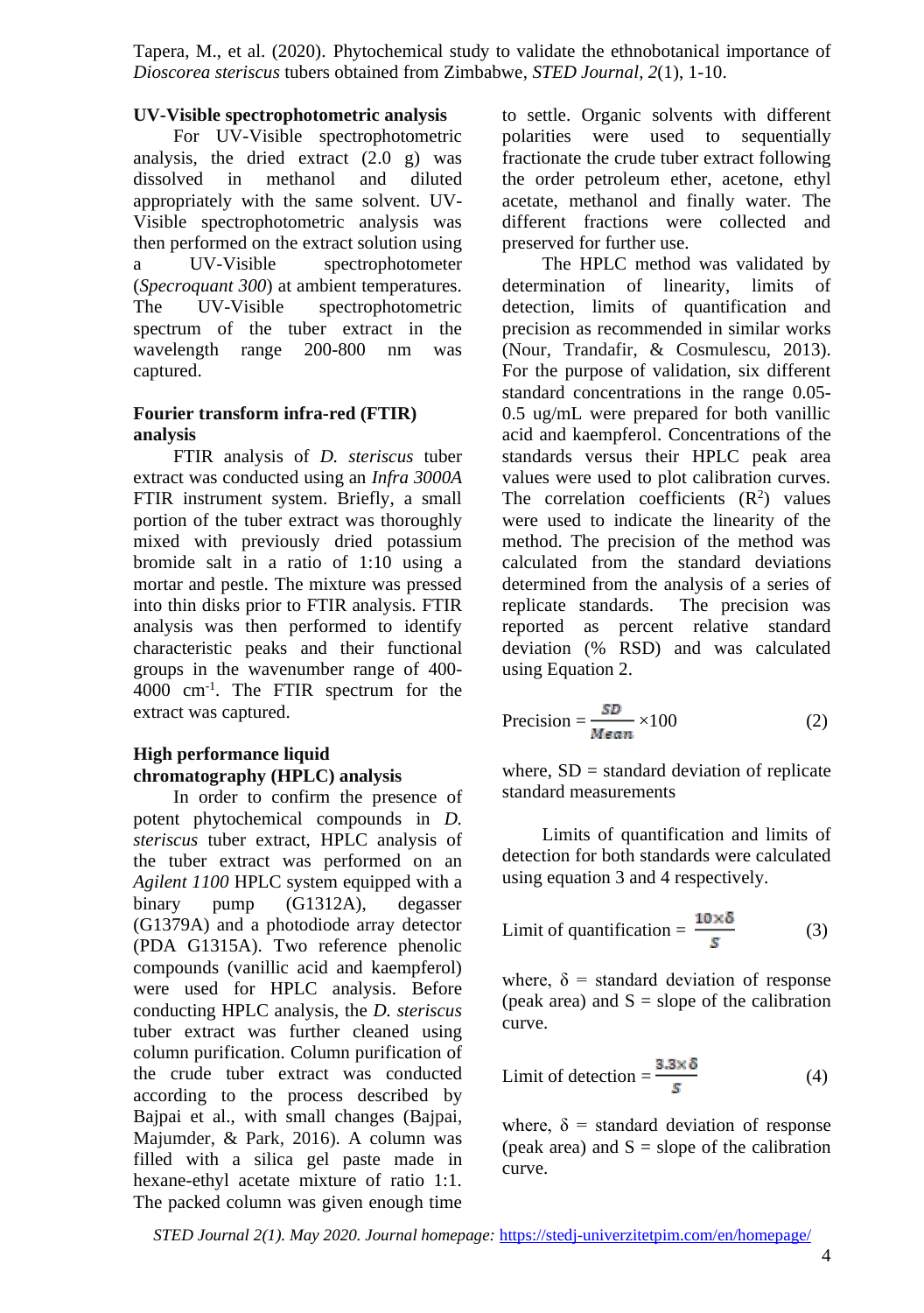#### *Conditions for HPLC analysis*

HPLC analysis was conducted as recommended by other researchers (Abdel-Hady, 2018; Theerasin & Baker, 2009). HPLC grade acetonitrile, methanol and water were used as solvents. The volume of injection for each sample was 20 µL and a reversed phase C-18 column (Agilent, Zorbax ODS, 5 μm, 4.6 mm x 150 mm) was used. The sample flow rate was set at 0.3 mL/min under gradient mode of elution employing 0.1 % formic acid in HPLC grade water as solvent number 1 and a blend of methanol and acetonitrile (1:1.5; v/v), acidified with 0.1 % formic acid as solvent number 2. The gradient of elution was maintained as follows: 50 % solvent 2 for 0-2 minutes, 20 % solvent 2 for 2-4 minutes, 70 % solvent 2 for 4-6 minutes and finally 5 % solvent 2 for 6-30 minutes. The chromatogram was monitored at 254 nm using a PDA detector. The HPLC chromatogram obtained was processed using the Masylynx software. The HPLC chromatogram was provisionally interpreted by comparison of retention times of the sample chromatogram with that of the reference compounds.

## **RESULTS AND DISCUSSION Extraction yield**

The yield of phytochemicals extracted from *D. steriscus* tubers was calculated using the formula for yield of extraction in Equation 1.

Extraction yield (%) = 15.96 g  $\div$  250.00 g  $\times$  $100= 6.38 %$ 

The phytochemical yield was very low. The low yield can be attributed to the use of the solvent extraction technique, which typically gives poor yields (Ajila et al., 2011). Costly methods could be used in order to improve the yields; however, the focus of the work was not on the yield of extraction, and rather it was on the quality of the extract. Low yields of phytochemicals in the range 5 %-15 % have also been reported in other researches (Acharyya, Patra, & Bag, 2009; Joy & Siddhuraju, 2017).

### UV-Visible analysis

From the UV-visible analysis, *D. steriscus* tuber extract showed characteristic UV-Visible spectrophotometric absorption peaks at wavelength 216 nm, 288 nm and 326 nm. Phytochemicals, specifically flavonoids and their derivatives, have characteristic absorption peaks in the range 230-290 nm and 300-360 nm (Dhivya, 2017). The UV-Visible spectrophotometric absorption bands of *D. steriscus* tuber extract are therefore typical for flavonoids and their derivatives. The precise location and relative intensities of the UV-Visible absorption bands may vary a bit and gives important data on the quality and nature of the flavonoids present (Saxena & Saxena, 2012). The occurrence of UV-Visible spectrophotometric bands in the 200-400 nm range for a given sample typically shows the presence of unsaturated groups and hetero-atomic compounds (Jain, Soni, Jain, & Bhawsar, 2016). The UV-Visible spectrophotometric profile of *D. steriscus* tuber extract showed the presence of organic chromophores characteristic of polyphenolic compounds.

## **Fourier transform infra-red (FTIR) analysis**

*D. steriscus* tuber extract was analyzed using FTIR in the range 400-3800 cm-1 . Figure 2 displays the FTIR spectrum for *D. steriscus* tuber extract.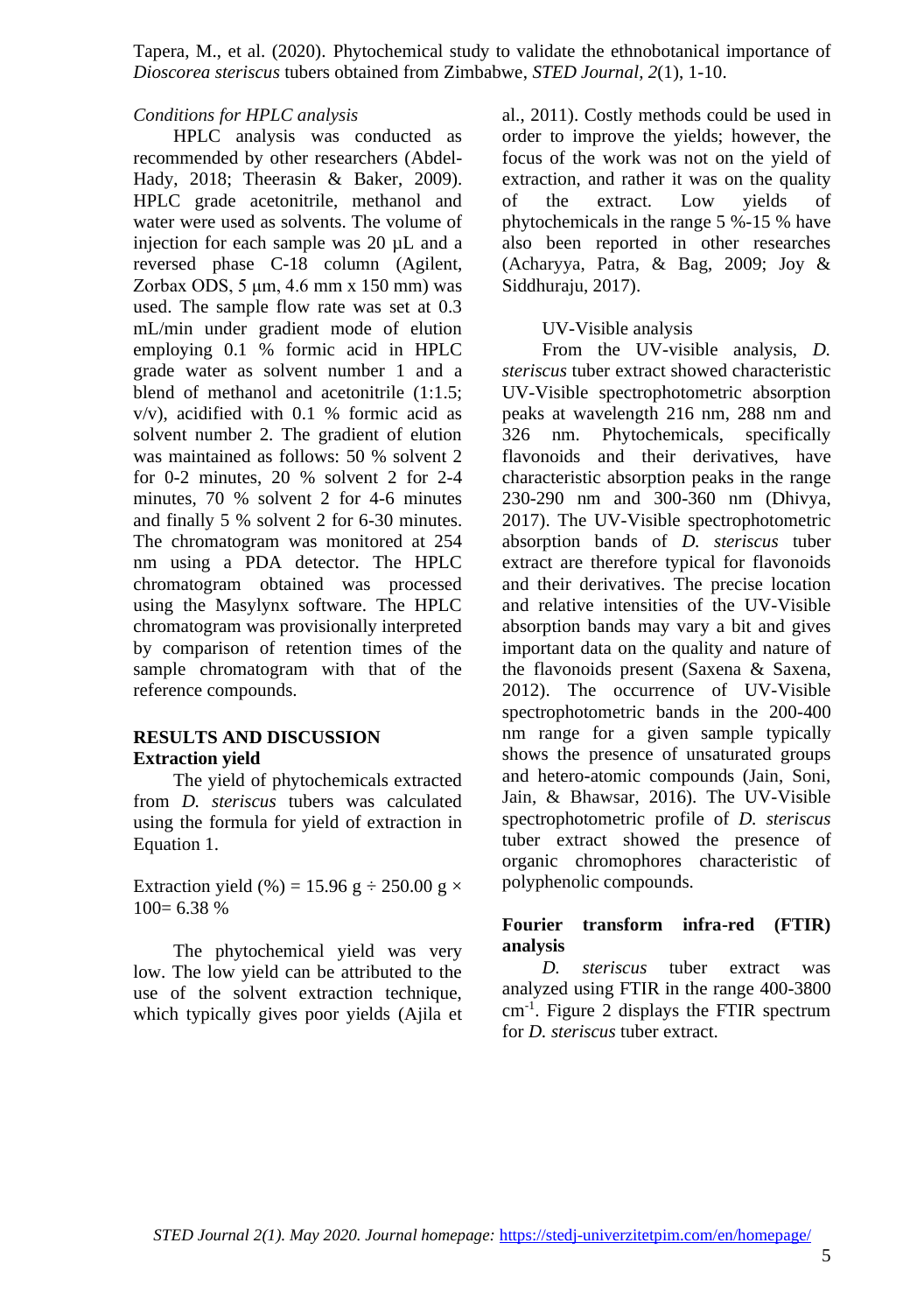

Figure 2. FTIR spectrum for *D. stericus* tuber extract

As shown in Figure 2, the following key peaks were found in the FTIR absorption pattern of *D. steriscus* tuber extract: 3460 cm<sup>-1</sup>, 2960 cm<sup>-1</sup>, 2105 cm<sup>-1</sup>, 1755 cm<sup>-1</sup>, 1645 cm<sup>-1</sup>, 1345 cm<sup>-1</sup>, 1212 cm<sup>-</sup> <sup>1</sup>, 1120 cm<sup>-1</sup> and 600 cm<sup>-1</sup>. Table 1 summarizes the probable allocations of bonds to each of the distinctive peaks. The findings showed that the *D. steriscus* tuber extract contains phenyl, organic hydroxyl, organic nitro, carboxyl, carbonyl, acyl, alkyl, and aromatic compounds, as elaborated in Table 1. The FTIR study

results are consistent with other studies performed on other natural products.

Trifunschi et al., determined flavonoids and phenolic compounds in *V. album* and *A. sativum* herbal extracts using FTIR analysis and confirmed the presence of O-H groups, C=O groups and C=C systems (Trifunschi, Munteanu, Agotici, Pintea, & Gligor, 2015). Similar functional groups were also described on FTIR analysis of Indian medicinal plant extracts (Ashokkumar & Ramaswamy, 2014).

Table 1. Probable bond assignments to FTIR peaks

| Absorption<br>peak      | <b>Possible assignment</b>                                                                                     |  |  |
|-------------------------|----------------------------------------------------------------------------------------------------------------|--|--|
| $3460 \text{ cm}^{-1}$  | Vibration due to O-H (alcohol at $3200-3400$ cm <sup>-1</sup> and carboxylic acid at $3500$ cm <sup>-1</sup> ) |  |  |
| $2960 \text{ cm}^{-1}$  | Stretching vibrations of CH <sub>3</sub> , CH <sub>2</sub> and CH                                              |  |  |
| $2105$ cm <sup>-1</sup> | Stretching vibration of variable bonds                                                                         |  |  |
| $1755$ cm <sup>-1</sup> | Stretching vibration of $C=O$ in aldehydes                                                                     |  |  |
| $1645$ cm <sup>-1</sup> | Stretching vibration of $C=O$ in ketones                                                                       |  |  |
| $1345$ cm <sup>-1</sup> | Bending vibration of CH <sub>3</sub>                                                                           |  |  |
| $1212 \text{ cm}^{-1}$  | Stretching vibrations of acyl or phenyl C-O                                                                    |  |  |
| $1120 \text{ cm}^{-1}$  | Bending vibrations of -C-C-C-                                                                                  |  |  |
| $600 \text{ cm}^{-1}$   | Bending vibrations and aromatic ring vibrations due to $C=C$                                                   |  |  |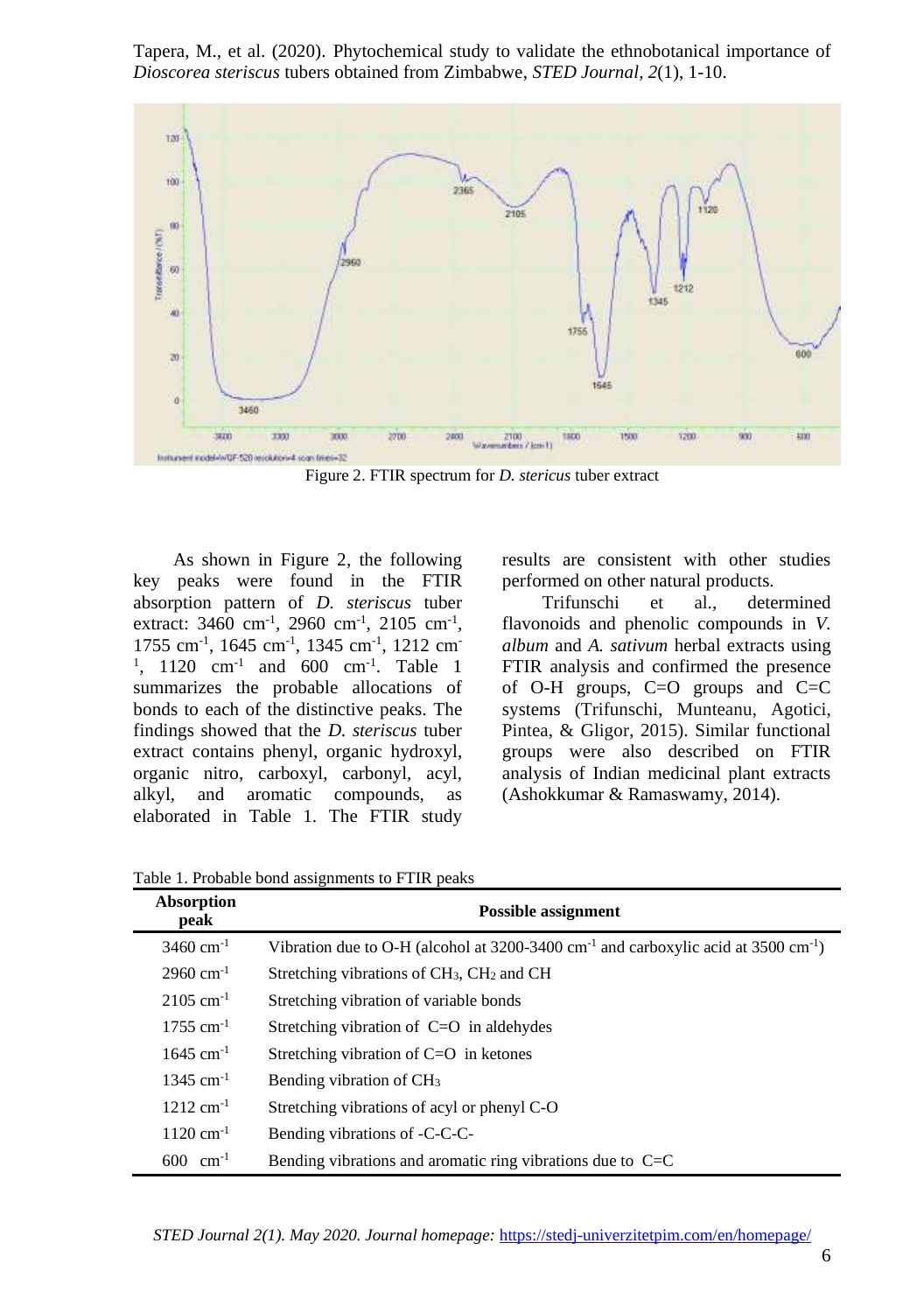### **High performance liquid chromatography (HPLC) analysis** *HPLC method validation*

Table 2 summarizes the validation parameters for the HPLC method used in this study. As indicated in Table 2, high  $\mathbb{R}^2$ values that are greater than 0.99 were obtained. The high  $R^2$  values for the vanillic acid and kaempferol calibration curves used for validation purposes indicate a good response linearity of the method. The repeatability for both vanillic acid and

kaempferol retention times was below 1.0 %, indicating the accuracy of the method. The percentage relative standard deviations for the peak areas of both standards were less than 1 .0 %, indicating the precision of the method. The results on the validation parameters in Table 2 indicate that the HPLC technique was reliable and sensitive enough for the study.

Table 2. Regression equations,  $R^2$  values and validation parameters for HPLC analysis of phenolic standards

| <b>Phenolic</b><br>standard | <b>Regression equation</b> | $\mathbb{R}^2$ value | Limit of<br>detection<br>$(\mu g/mL)$ | Limit of<br>quantification<br>$(\mu\mathbf{g}/m\mathbf{L})$ | <b>Precision</b><br>$(\%$ RSD) |
|-----------------------------|----------------------------|----------------------|---------------------------------------|-------------------------------------------------------------|--------------------------------|
| Vanillic acid               | $y = 100435x + 7961.4$     | 0.999                | 0.00085                               | 0.0026                                                      | 0.44                           |
| Kaempferol                  | $y = 10739x + 348.76$      | 0.994                | 0.00340                               | 0.0102                                                      | 0.98                           |

*HPLC analysis of D. steriscus tuber extract*

Vanillic acid and kaempferol in *D. steriscus* tuber extract were determined using the HPLC method. The characteristic retention times for vanillic acid and kaempferol were used to identify them from the HPLC chromatogram of *D. steriscus* tuber extract. To determine their concentrations in the tuber extract,

calibration curves for both vanillic acid and kaempferol were used. The typical HPLC chromatogram for the standards (vanillic acid and kaempferol) and the *D. steriscus* tuber extract are shown in Figure 3 and Figure 4 respectively.

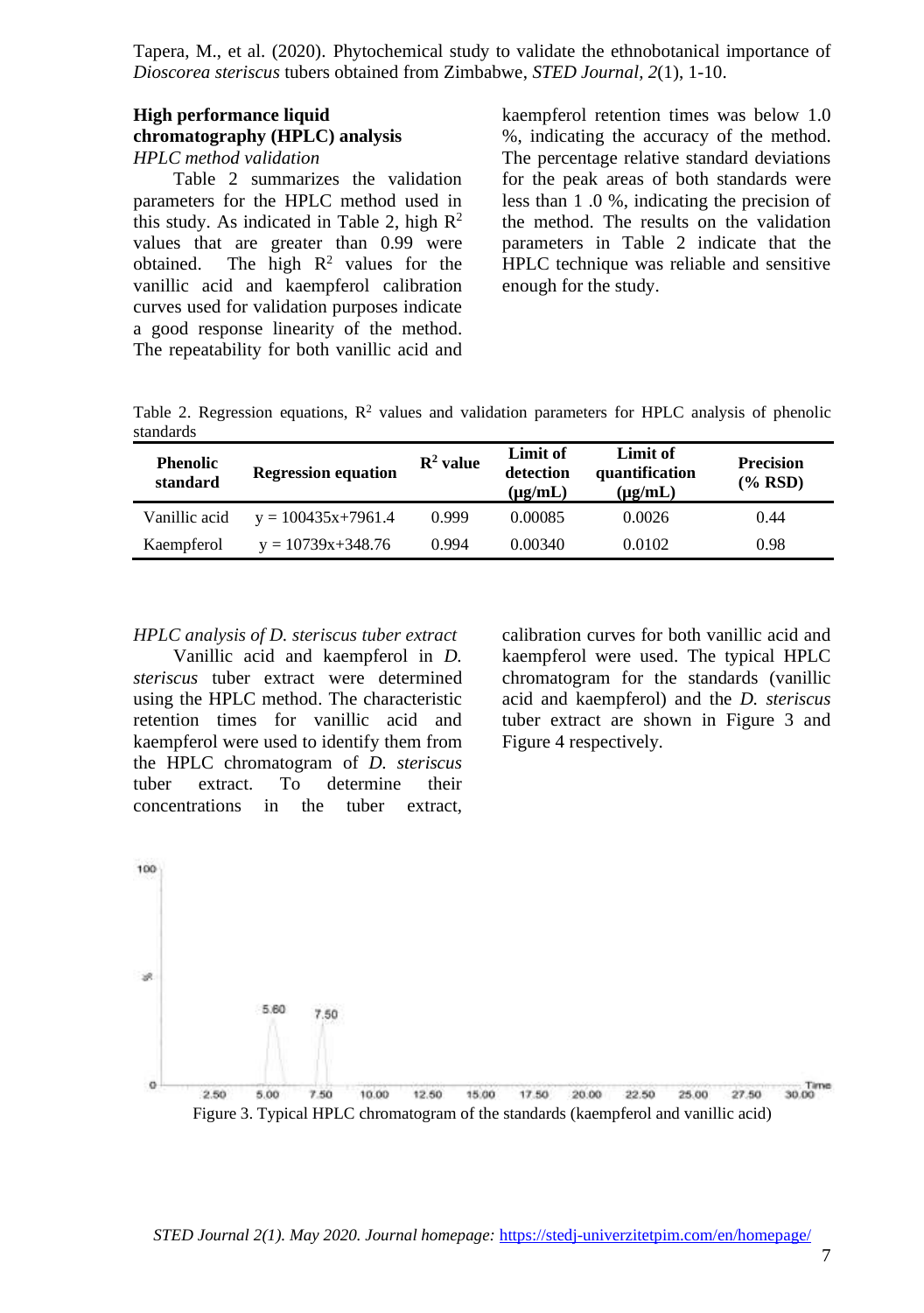

As can be seen in Figure 4, vanillic acid and kaempferol in the *D. steriscus* tuber extract were detected at 7.52 minutes and 5.65 minutes respectively. The concentration of vanillic acid in *D. stersicus* tuber extract was found to be  $0.0829 \pm 0.003$ µg/g whilst that of kaempferol was found to be  $0.0108 \pm 0.001$  ug/g. The findings confirmed the presence of vanillic acid and kaempferol in the *D. steriscus* tuber extract. Many other polyphenolic compounds proven to possess potent biological activity can also be found in *D. steriscus* tubers.

The reported compounds (vanillic acid and kaempferol) are powerful bioactive compounds which have extensive applications in the food, medical and related industries. Other researchers also detected and quantified vanillic acid and kaempferol in other plant extracts (Theerasin & Baker, 2009; Calderon-Montano, Burgos-Morón, Pérez-Guerrero, & López-Lázaro,, 2011; Seal, 2016). It is evident from the presence of vanillic acid and kaempferol in *D. steriscus* that the plant is a possible source of other essential medicinal compounds.

## **CONCLUSION**

This investigation provided basic evidence on *Dioscorea steriscus's* phytochemical composition using UV-Visible spectrophotometry and FTIR techniques. The HPLC analytical approach additionally verified the presence of vanillic

acid and kaempferol in *D. steriscus* tuber extract. *Dioscorea steriscus* can be concluded to contain several active phytochemicals. The presence of potent phytochemicals in *D. steriscus* tuber extract authenticates its ethnobotanical importance. The use of *D. steriscus* tubers as a source of folk medicine is therefore highly recommended. However, there is need to further isolate, identify and ascertain the bioactivity and toxicity of phytochemicals from *D. steriscus* tubers.

#### **LITERATURE**

- Abdel-Hady, H., El-Sayed, M.M., Abdel-Gawad, M.M., El-Wakil, E.A., Abdel-Hameed, E.S.S., & Abdel-Lateef, E.E.S. (2018). LC-ESI-MS analysis, antitumor and antioxidant activities of methanolic extract of Egyptian *Allium kurrat*. *Journal of Applied Pharmaceutical Science*, *8*(07), 085- 092.
- Acharyya, S., Patra, A., & Bag, P.K. (2009). Evaluation of the Antimicrobial Activity of Some Medicinal Plants against Enteric Bacteria with Particular Reference to Multi-Drug Resistant *Vibrio cholerae*. *Tropical Journal of Pharmaceutical Research*, *8*(3), 231- 237.
- Adeogun, O.O., Maroyi, A., & Afolayan, A.J. (2017). Effects of Leaf Extracts

*STED Journal 2(1). May 2020. Journal homepage:* <https://stedj-univerzitetpim.com/en/homepage/>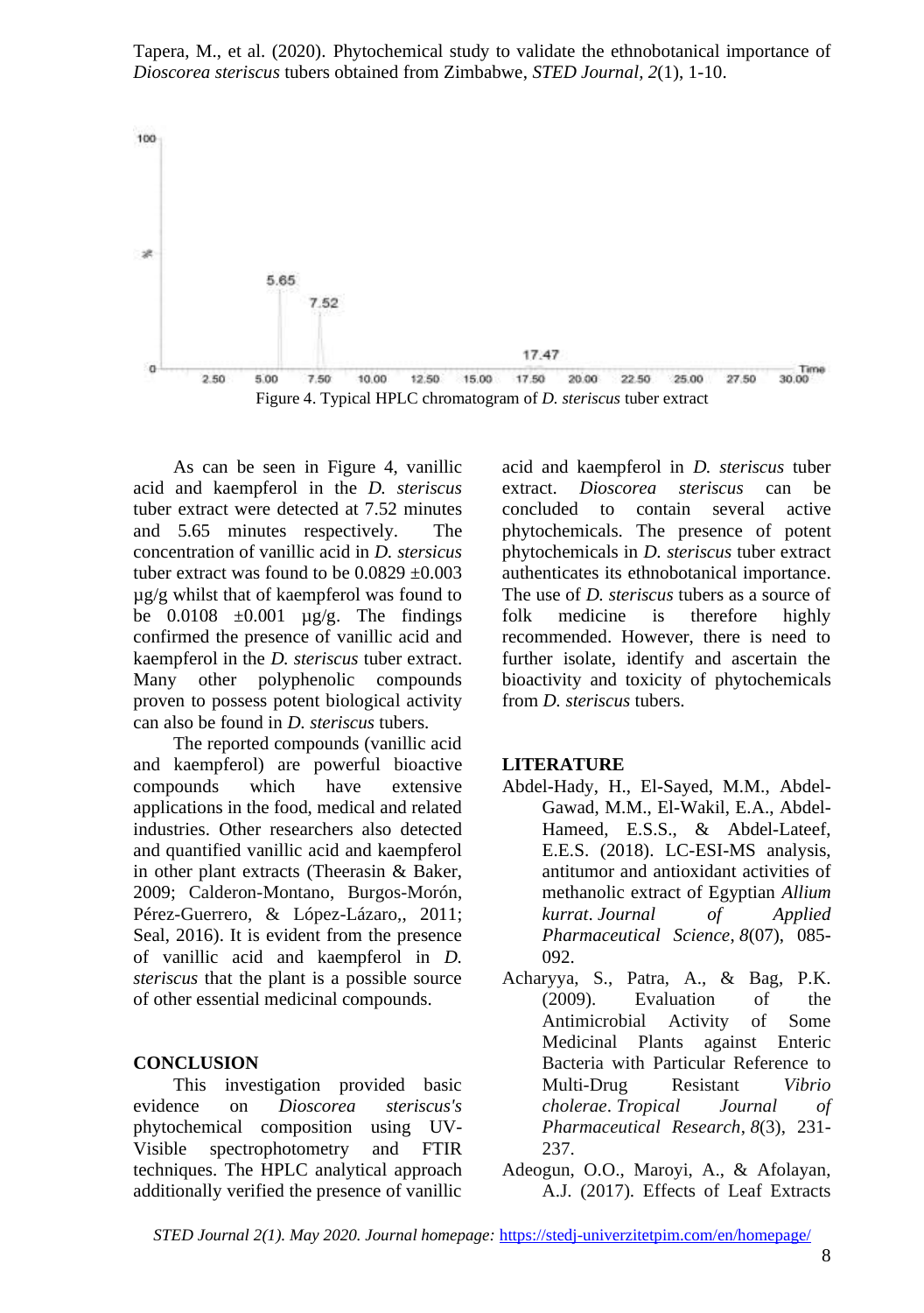of *Ocimum gratissimum* L. on quality of fresh cut *Cucumis sativus* L. *Asian Journal of Plant Pathology*, *11*(1), 174-184.

- Ajila, C.M., Brar, S.K., Verma, M., Tyagi, R.D., Godbout, S., & Valero, J.R. (2011). Extraction and analysis of polyphenols: recent trends. *Critical Reviews in Biotechnology*, *31*(3), 227- 249.
- Altemimi, A., Lakhssassi, N., Baharlouei, A., Watson, D.G., & Lightfoot, D.A. (2017). Phytochemicals: Extraction, isolation, and identification of bioactive compounds from plant extracts. *Plants*, *6*(4), 1-23.
- Ashokkumar, R., & Ramaswamy, M. (2014). Phytochemical screening by FTIR spectroscopic analysis of leaf extracts of selected Indian medicinal plants. *International journal of Current Microbiology and applied Sciences*, *3*(1), 395-406.
- Bajpai, V.K., Majumder, R., & Park, J.G. (2016). Isolation and purification of plant secondary metabolites using column-chromatographic technique. *Bangladesh Journal of Pharmacology*, *11*(4), 844-848.
- Calderon-Montano, J., Burgos-Morón, E., Pérez-Guerrero, C., & López-Lázaro, M. (2011). A review on the dietary flavonoid kaempferol. *Mini reviews in medicinal chemistry*, *11*(4), 298-344.
- Czarapata, E.J. (2005). *Invasive plants of the upper Midwest: an illustrated guide to their identification and control*. University of Wisconsin Press.
- Dar, R.A., Shahnawaz, M., & Qazi, P.H. (2017). General overview of medicinal plants: A review. *The Journal of Phytopharmacology*, *6*(6), 349-351.
- Dhivya, K.K.S. (2017). Screening of phytoconstituents, UV-VIS Spectrum and FTIR analysis of Micrococca mercurialis (L.) Benth. *International Journal of Herbal Medicine*, *5*(6), 40- 44.
- Du, Y., Guo, H., & Lou, H. (2007). Grape seed polyphenols protect cardiac cells from apoptosis via induction of

endogenous antioxidant enzymes. *Journal of agricultural and food chemistry*, *55*(5), 1695-1701.

- Dutta, B. (2015). Food and medicinal values of certain species of *Dioscorea* with special reference to Assam. *Journal of Pharmacognosy and Phytochemistry*, *3*(4), 15-18.
- Dzomba, P., & Musekiwa, C. (2014). Antiobesity and antioxidant activity of dietary flavonoids from *Dioscorea steriscus* tubers. *Journal of Coastal Life Medicine*, *2*(6), 465-470.
- Eleazu, C.O., Eleazu, K.C., & Ikpeama, A. I. (2012). Phenolic content, antioxidant capacity and toxicity of 3 varieties of living stone potato (Rizga). *Journal of Pharmacology and Toxicology*, *7*(7), 206-212.
- Jain, P.K., Soni, A., Jain, P., & Bhawsar, J. (2016). Phytochemical analysis of *Mentha spicata* plant extract using UV-VIS, FTIR and GC/MS technique. *Journal of Chemical and Pharmaceutical Research*, *8*(2), 1-6.
- Joy, J.K., & Siddhuraju, P. (2017). Studies on nutritional profile and antioxidant potential of different *Dioscorea* sp with *Plectranthus rotundifolius*. *International Journal of Current Pharmaceutical Research*, *9*(4), 65- 74.
- Musila, F.M., Nguta, J.M., Lukhoba, C.W., & Dossaji, S.F. (2017). Antibacterial and antifungal activities of 10 Kenyan *Plectranthus* species in the Coleus clade. *Journal of Pharmacy Research*, *11*(8), 1003-1015.
- Naczk, M., & Shahidi, F. (2004). Extraction and analysis of phenolics in food. *Journal of chromatography A*, *1054*(1-2), 95-111.
- Narkhede, A., Gill, J.A., Thakur, K., Singh, D., Singh, E., Kulkarni, O., Harsulkar, A., & Jagtap, S. (2013). Total polyphenolic content and free radical quenching potential of *Dioscorea alata* L. tubers. *International Journal of Pharmacy and Pharmaceutical Sciences*, *2*(5) 1475-1491.
- Nour, V., Trandafir, I., & Cosmulescu, S. (2013). HPLC determination of

*STED Journal 2(1). May 2020. Journal homepage:* <https://stedj-univerzitetpim.com/en/homepage/>